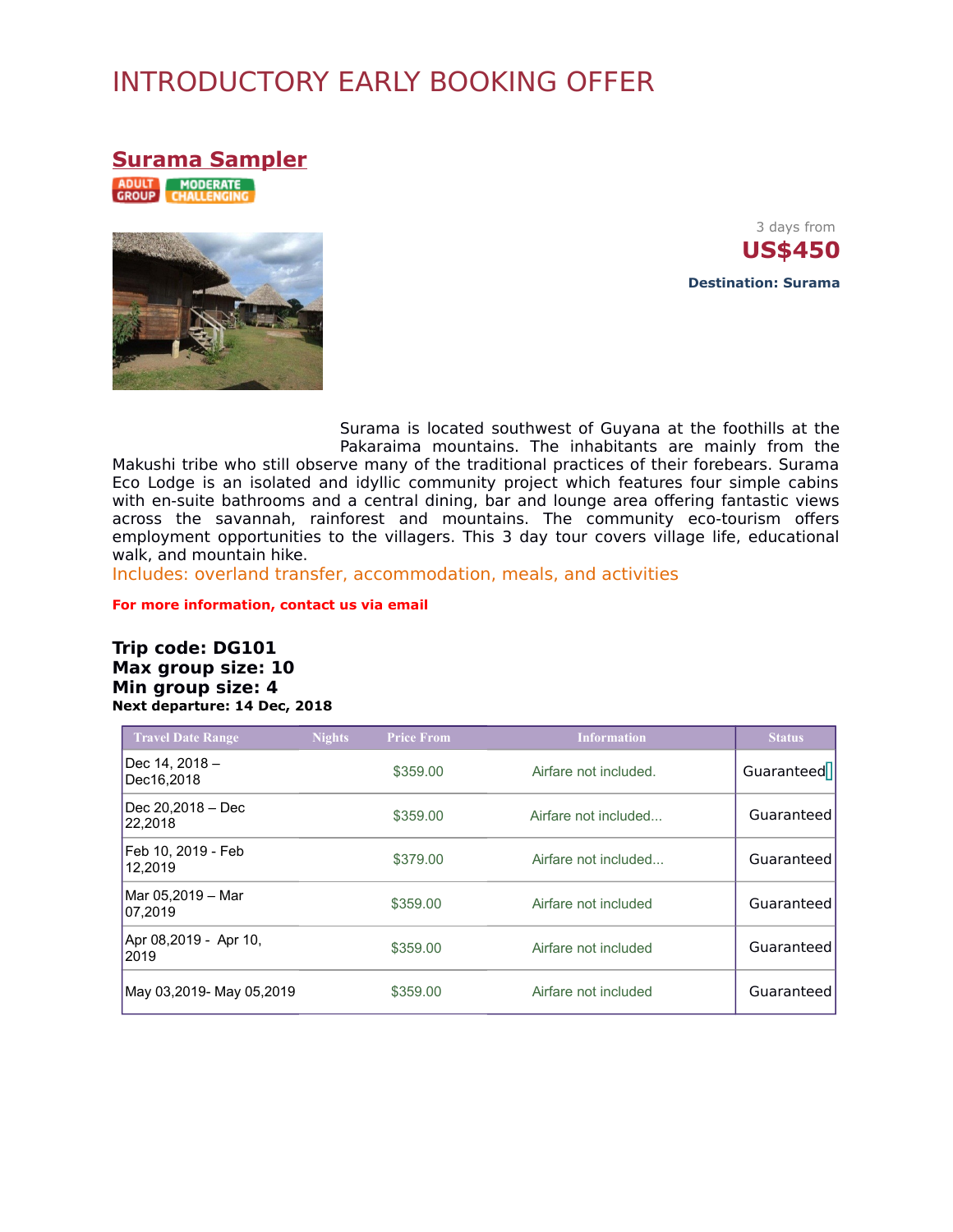## **Iwokrama Highlights**

**ADULT MODERATE** 



-------------------------------------------------

 3 days from  **\$570 Destination: Iwokrama**.

Enjoy the best of Iwokrama Rainforest Reserve. The Iwokrama rainforest Reserve occupies one million acres of forest which offers the opportunity for an exceptional natural and cultural experience. Enjoy a guided nature walks, nocturnal wildlife,

spotting bird and wildlife, and exploring the Canopy walkway.

Includes; transfer, accommodation, meals, and activities

**For more information, contact us via email**

**Trip code: DG102 Next departure: 16 Dec 2018 Min Group size: 4 Max group size: 10**

| <b>Travel Date Range</b>      | <b>Nights</b> | <b>Price From</b> | <b>Information</b>   | <b>Status</b> |
|-------------------------------|---------------|-------------------|----------------------|---------------|
| Dec 16, 2018- Dec 18,<br>2018 |               | \$545.00          | Airfare not included | Guaranteed    |
| Feb16, 2019- Feb 18,2019      |               | \$549.00          | Airfare not included | Guaranteed    |
| Mar 11,2019- Mar 13,2019      |               | \$589.00          | Airfare not included | Guaranteed    |
| Apr 05,2019- Apr 07, 2019     |               | \$549.00          | Airfare not included | Guaranteed    |
| May 05,2019- May 07,2019      |               | \$589.00          | Airfare not included | Guaranteed    |
| Jun 12,2019- Jun14, 2019      |               | \$589.00          | Airfare not included | Guaranteed    |
| Jul 13,2019- Jul 15,2019      |               | \$579.00          | Airfare not included | Guaranteed    |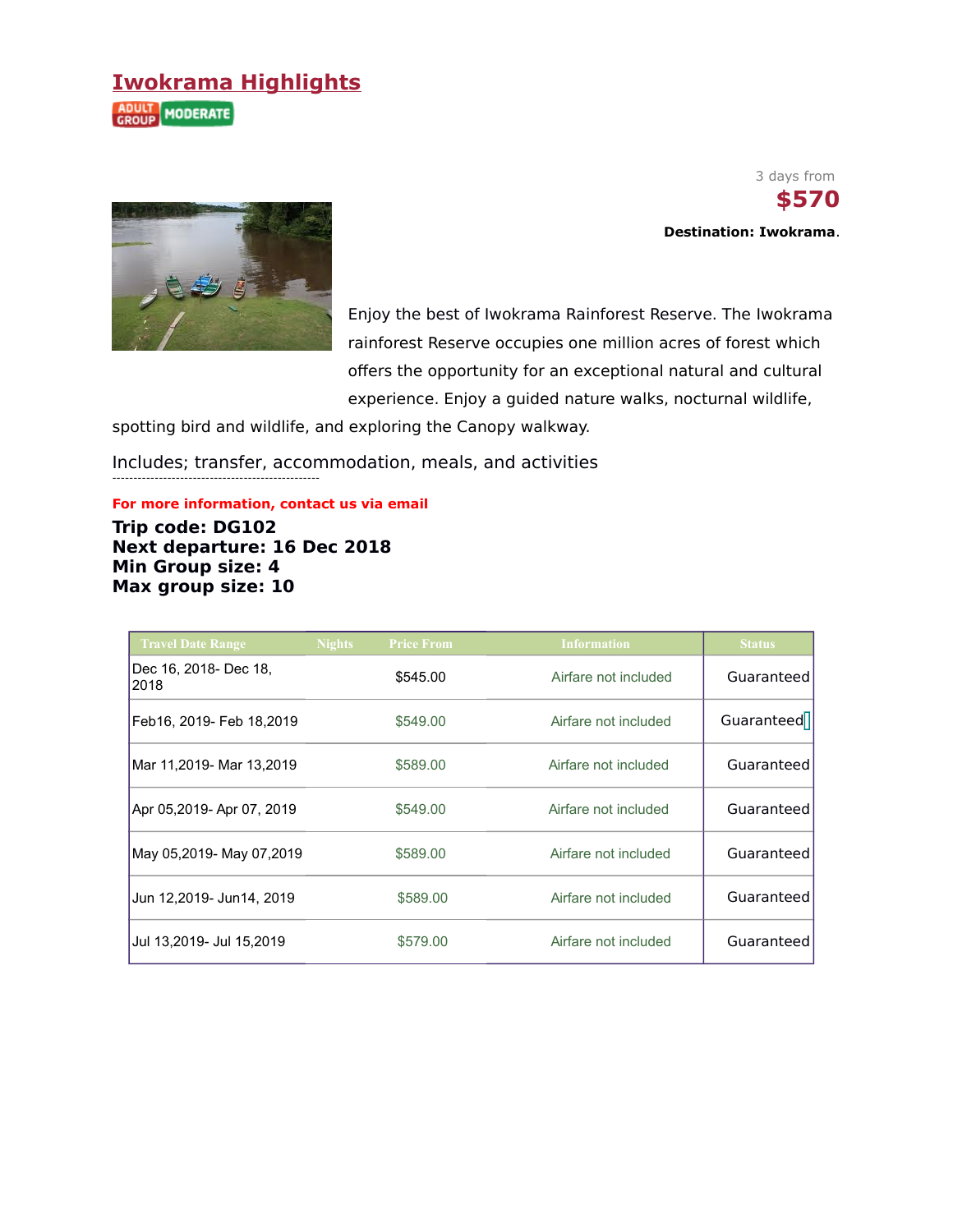## **Iwokrama Getaway ADULT MODERATE**



4 days from

# **\$670**

**Destination: Iwokrama**.

Enjoy the best of Iwokrama Rainforest Reserve. The Iwokrama rainforest Reserve occupies one million acres of forest which offers the opportunity for an exceptional natural and cultural experience. Enjoy a guided nature walk, nocturnal wildlife, spotting bird and wildlife, and exploring the Canopy walkway.

**Includes: overland transfer, accommodation, meals, and activities For more information, contact us via email**

**Trip code: DG103 Next departure: 2nd Jan, 2019 Max group size: 10**

| <b>Travel Date Range</b>       | <b>Nights</b> | <b>Price From</b> | <b>Information</b>   | <b>Status</b> |
|--------------------------------|---------------|-------------------|----------------------|---------------|
| Jan 01, 2019 - Jan 04,<br>2019 |               | \$670.00          | Airfare not included | Guaranteed    |
| Mar 09, 2019 – Mar 12,<br>2019 |               | \$670.00          | Airfare not included | Guaranteed    |
| Apr 03,2019 - Apr 06,2019      |               | \$670.00          | Airfare not included | Guaranteed    |
| May 13,2019- May 16,2019       |               | \$670.00          | Airfare not included | Guaranteed    |
| Jun 12,2019- Jun14, 2019       |               | \$670.00          | Airfare not included | Guaranteed    |
| Jul 13,2019- Jul 15,2019       |               | \$670.00          | Airfare not included | Guaranteed    |
| Aug 01,2019- Aug 04,2019       |               | \$670.00          | Airfare not included | Guaranteed    |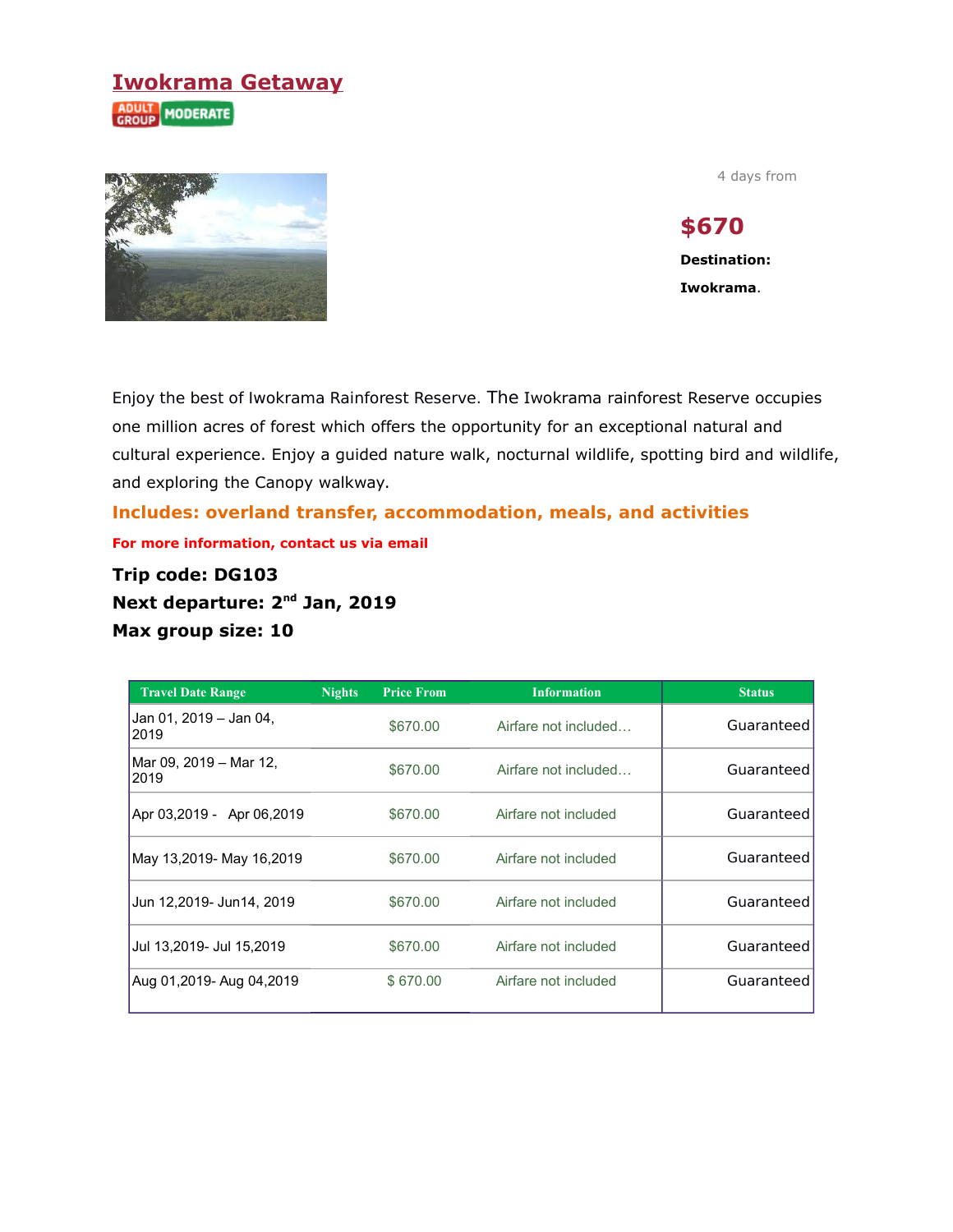### **Karanambu Explorer** ADULT MODERATE





Visit Karanambu on this exciting adventure. Located in the

Rupununi Savannahs, Karanambu is the former home of the late conservationist Dianne Mc Turk who was rehabilitated otters to the wild. Visit surrounding areas for giant anteaters and caimans, Jaburi storks among other big birds.

**This tour includes: return transfers from Lethem, accommodation x 2 nights, river tour, wildlife spotting**.

**---------------**

**For more information, contact us via email Trip code: DG104 Next departure: 19 Dec, 2018 Min group size: 4 Max group size: 10**



| <b>Travel Date Range</b>   | <b>Price From</b><br><b>Nights</b> | <b>Information</b>    | <b>Status</b> |
|----------------------------|------------------------------------|-----------------------|---------------|
| Dec 19, 2018 - Oct 21 2018 | \$970.00                           | Airfare not included. | Guaranteed    |
| Feb 07, 2018- Feb 09,2018  | \$970.00                           | Airfare not included  | Guaranteed    |
| Mar 13, 2018- Mar 15,2019  | \$970.00                           | Airfare not included  | Guaranteed    |
| Apr 10,2019- Apr 12, 2019  | \$970.00                           | Airfare not included  | Guaranteed    |
| May 17, 2019- May 19,2019  | \$970.00                           | Airfare not included  | Guaranteed    |
| Jun 05,2019- Jun 07,2019   | \$970.00                           | Airfare not included  | Guaranteed    |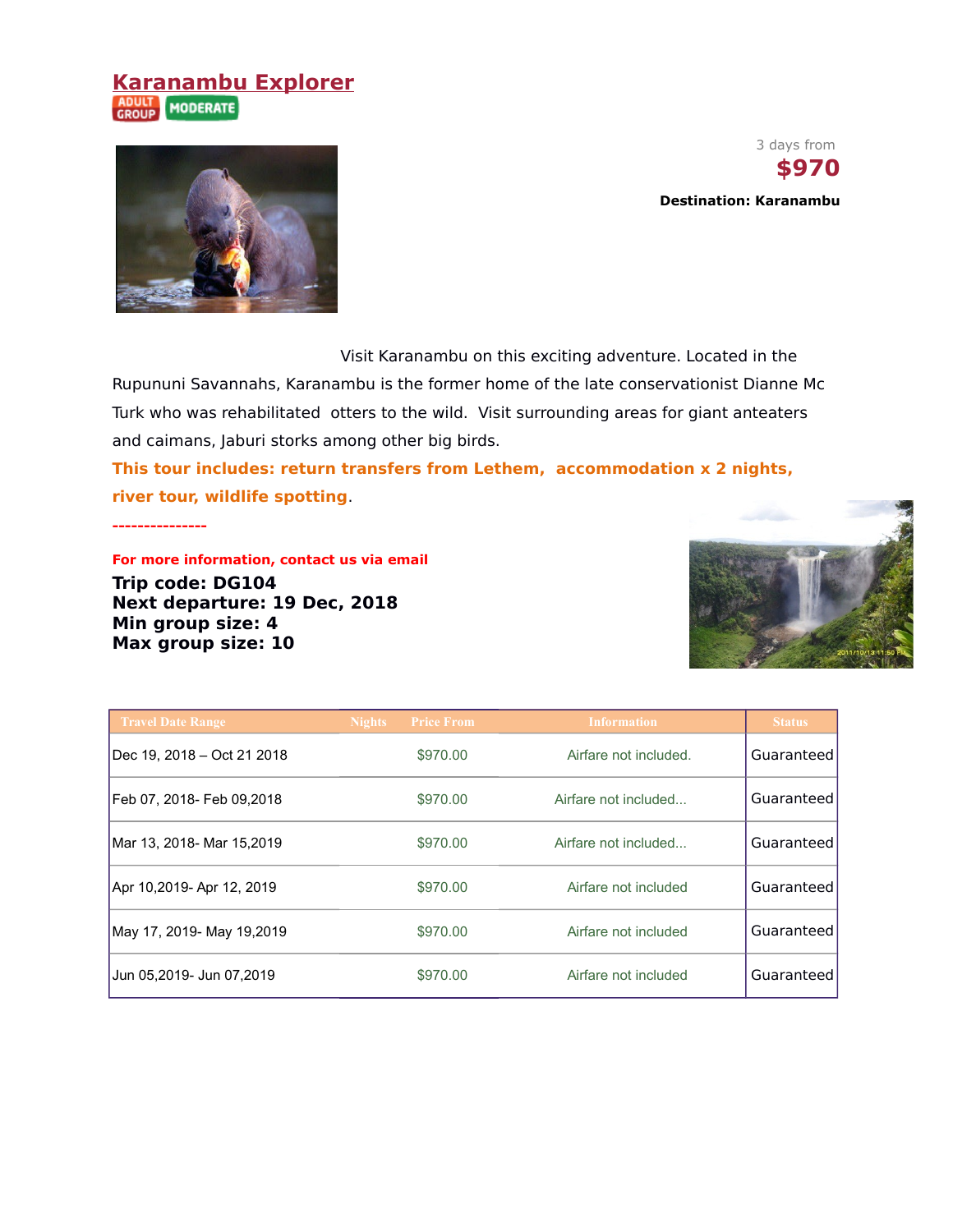### **Magical Sloth Island**

**MODERATE** [iii]



3 days from **\$290** 

**Destination: Sloth Island**

Enjoy the peace and tranquility of Sloth Island. Step into paradise and immerse yourself in nature.

Explore the island and pristine forest. Discover birds and wildlife. Kayak in meandering river trails. Enjoy the delicious cuisine and spacious self-contained rooms. Visit Amerindian villages and take a boat excursion to see thousands of birds at Parrot Island.

**This tour includes: all land and river transfers, accommodation x 2 nights, river tour, wildlife spotting**

**For more information, contact us via email Trip code: DG105 Next departure: 17 Dec 2018 Min group size: 6 Max group size: 15**

| <b>Travel Date Range</b>    | <b>Nights</b><br><b>Price From</b> | <b>Information</b>    |            |
|-----------------------------|------------------------------------|-----------------------|------------|
| Dec 17, 2018 – Dec 19,2018  | \$290.00                           | Airfare not included. | Guaranteed |
| Jan 06, 2019 - Jan 08, 2019 | \$290.00                           | Airfare not included  | Guaranteed |
| Mar 07, 2019 - Mar 11, 2019 | \$290.00                           | Airfare not included  | Guaranteed |
| Apr 03,2019 - Apr 06,2019   | \$290.00                           | Airfare not included  | Guaranteed |
| May 13,2019- May 16,2019    | \$290.00                           | Airfare not included  | Guaranteed |
| Jun 12,2019- Jun14, 2019    | \$290.00                           | Airfare not included  | Guaranteed |
| Jul 13,2019- Jul 15,2019    | \$290.00                           | Airfare not included  | Guaranteed |
| AUG 16,2019- Aug 18,2019    | \$290.00                           | Airfare not included  | Guaranteed |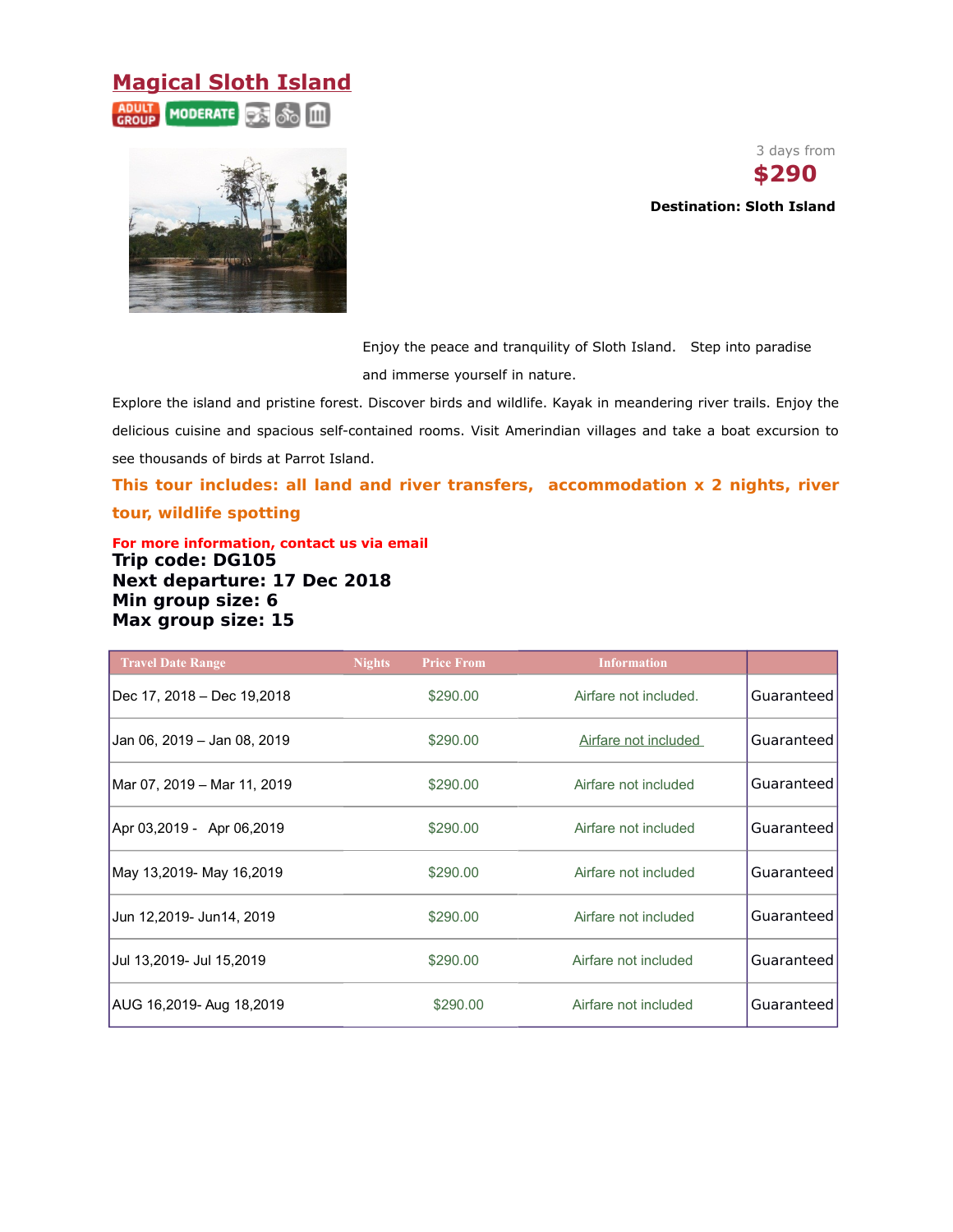#### **Kaieteur Overnight ADULT MODERATE** ஃ Ш

2 days from **\$580**

**Destination: Kaieteur Falls**



Check into paradise on a getaway to Guyana's most famous sights- Kaieteur Falls. Spend one night and immerse yourself in this natural wonder.

**This tour includes: all land transfers, return flight, 1 night accommodation, tour of national park.**

**Trip code: DG106 Next departure: 15 Dec 2018 Max group size: 10 Min group size: 2**

| <b>Travel Date Range</b>   | <b>Nights</b> | <b>Price From</b> | <b>Information</b> | <b>Status</b> |
|----------------------------|---------------|-------------------|--------------------|---------------|
| Dec 15, 2018 – Dec 162018  |               | \$580.00          | Airfare included.  | Guaranteed    |
| Jan 26,2019 - Jan 27, 2019 |               | \$580.00          | Airfare included   | Guaranteed    |
| Feb 17,2010 – Feb 18, 2019 |               | \$580.00          | Airfare included   | Guaranteed    |
| Mar15,2019 – Mar 16,2019   |               | \$580.00          | Airfare included   | Guaranteed    |
| Apr 12, 2019– Apr 13,2019  |               | \$58.00           | Airfare included   | Guaranteed    |
| May 10,2019- May 11, 2019  |               | \$580.00          | Airfare included   | Guaranteed    |
| Jun0 6,2019 - Jun 07,2019  |               | \$580.00          | Airfare included   | Guaranteed    |
| Jul 05,2019- Jul 06,2019   |               | \$580.00          | Airfare included   | Guaranteed    |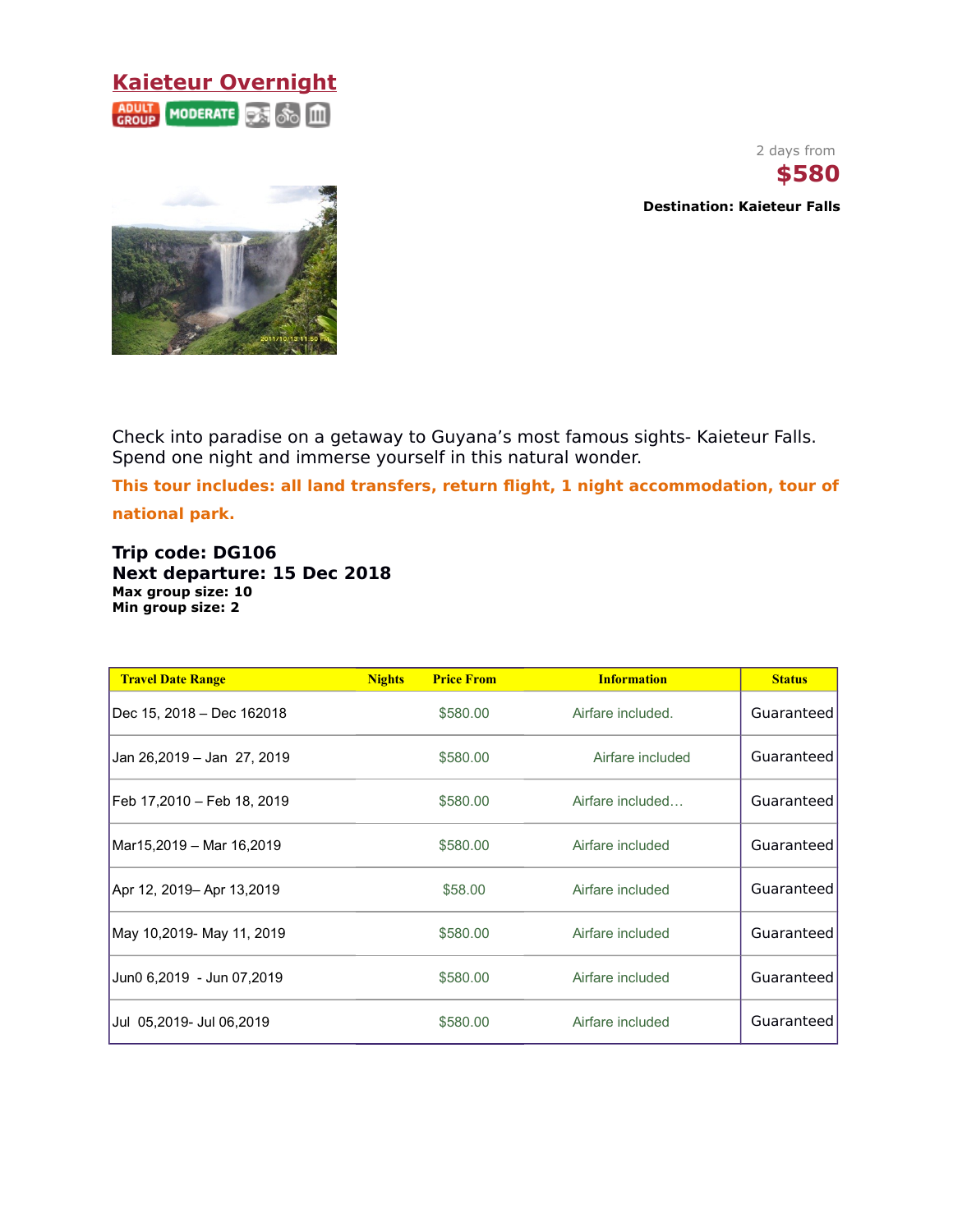### **Rewa Escape** MODERATE **CAR 30 III**



2 days from **\$850 Destination: Rewa Eco lodge**

Escape to a place where time stops and where you can unwind and let nature take over. Rewa is well known for the Giant Arapaima, the world's largest fresh water fish, which grows up to 8 ft in length. More importantly, Rewa is lets you to discover yourself. It allows you to explore an authentic, mind blowing experience.

#### **This tour includes: all land and river transfers, accommodation x 2 nights, river**

**tour, wildlife spotting Trip code: DG107 Next departure: 06 Dec 2018 Max group size: 10 Min group size: 2**

| <b>Travel Date Range</b>   | <b>Nights</b> | <b>Price From</b> | <b>Information</b>    |            |
|----------------------------|---------------|-------------------|-----------------------|------------|
| Dec06, 2018 - Dec 07,2018  |               | \$850.00          | Airfare not included. | Guaranteed |
| Dec 27,2018 - Oct 28, 2018 |               | \$850.00          | Airfare not included  | Guaranteed |
| Jan 17,2018 – Jan 18, 2018 |               | \$850.00          | Airfare not included  | Guaranteed |
| Feb 29,2018 – Feb 30,2018  |               | \$850.00          | Airfare not included  | Guaranteed |
| Mar 29,2018 - Mar 30,2018  |               | \$850.00          | Airfare not included  | Guaranteed |